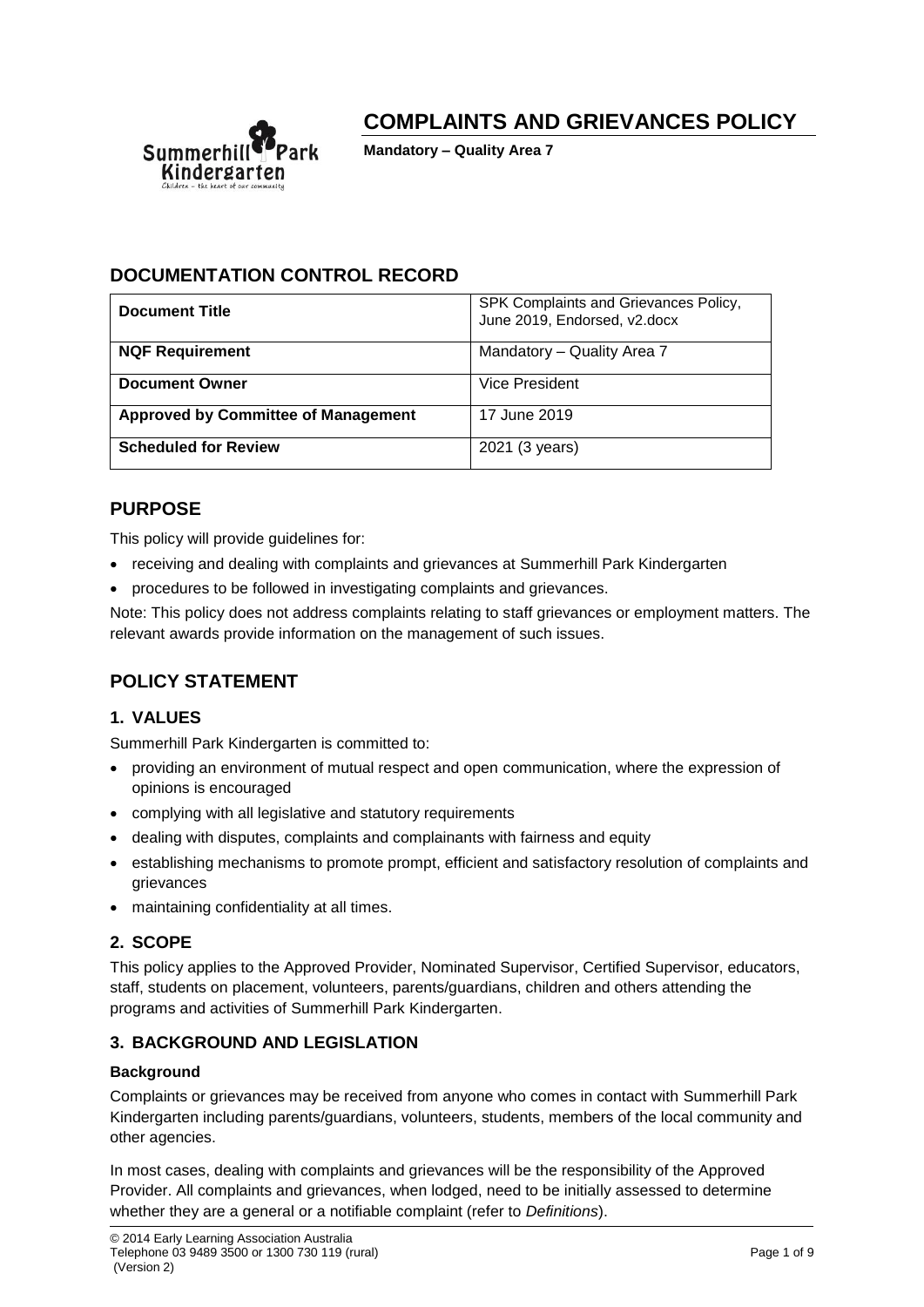When a complaint or grievance has been assessed as 'notifiable', the Approved Provider must notify Department of Education and Training (DET) of the complaint or grievance. The Approved Provider will investigate the complaint or grievance and take any actions deemed necessary, in addition to responding to requests from and assisting with any investigation by DET.

There may be occasions when the complainant reports the complaint or grievance directly to DET. If DET then notifies the Approved Provider about a complaint they have received, the Approved Provider will still have responsibility for investigating and dealing with the complaint or grievance as outlined in this policy, in addition to co-operating with any investigation by DET.

DET will investigate all complaints and grievances it receives about a service, where it is alleged that the health, safety or wellbeing of any child within the service may have been compromised, or that there may have been a contravention of the *Education and Care Services National Law Act 2010* and the *Education and Care Services National Regulations 2011*.

## **Legislation and standards**

Relevant legislation and standards include but are not limited to:

- *Charter of Human Rights and Responsibilities Act 2006 (Vic)*
- *Children, Youth and Families Act 2005* (Vic)
- *Education and Care Services National Law Act 2010*: Section 174(2)(b)
- *Education and Care Services National Regulations 2011*: Regulations 168(2)(o) and 176(2)(b)
- *Information Privacy Act 2000* (Vic)
- *National Quality Standard*, Quality Area 7: Governance and Leadership
- *Privacy Act 1988* (Cth)
- *Privacy Regulations 2013*(Cth)

The most current amendments to listed legislation can be found at:

- Victorian Legislation Victorian Law Today:<http://www.legislation.vic.gov.au/>
- Commonwealth Legislation ComLaw:<http://www.comlaw.gov.au/>

# **4. DEFINITIONS**

The terms defined in this section relate specifically to this policy. For commonly used terms e.g. Approved Provider, Nominated Supervisor, Regulatory Authority etc. refer to the *General Definitions* section of this manual.

**Complaint:** (In relation to this policy) a complaint is defined as an issue of a minor nature that can be resolved promptly or within 24 hours, and does not require a detailed investigation. Complaints include an expression of displeasure, such as poor service, and any verbal or written complaint directly related to the service (including general and notifiable complaints).

Complaints do not include staff, industrial or employment matters, occupational health and safety matters (unless related to the safety of the children) and issues related to the legal business entity, such as the incorporated association or co-operative.

**Complaints and Grievances Register:** (In relation to this policy) records information about complaints and grievances received at the service, together with a record of the outcomes. This register must be kept in a secure file, accessible only to educators and Responsible Persons at the service. The register can provide valuable information to the Approved Provider on meeting the needs of children and families at the service.

**Dispute resolution procedure:** The method used to resolve complaints, disputes or matters of concern through an agreed resolution process.

**General complaint:** A general complaint may address any aspect of the service e.g. a lost clothing item or the service's fees. Services do not have to inform DET, but the complaint must be dealt with as soon as is practicable to avoid escalation of the issue.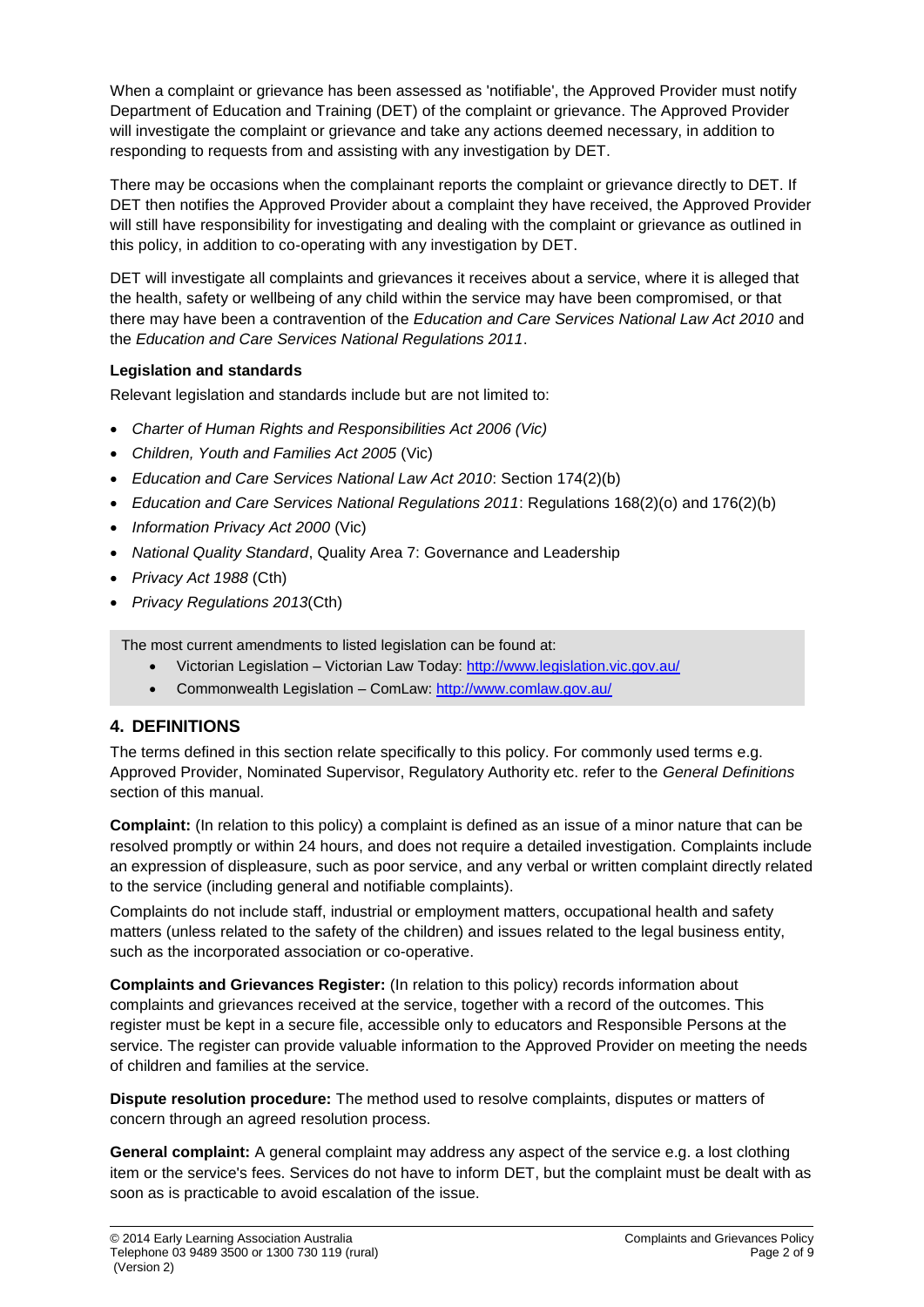**Grievance:** A grievance is a formal statement of complaint that cannot be addressed immediately and involves matters of a more serious nature e.g. the service is in breach of a policy or the service did not meet the care expectations of a family.

**Mediator:** A person (neutral party) who attempts to reconcile differences between disputants.

**Mediation:** An attempt to bring about a peaceful settlement or compromise between disputants through the objective intervention of a neutral party.

**Notifiable complaint:** A complaint that alleges a breach of the Act or Regulation, or alleges that the health, safety or wellbeing of a child at the service may have been compromised. Any complaint of this nature must be reported by the Approved Provider to the secretary of DET within 24 hours of the complaint being made (Section 174(2)(b), Regulation 176(2)(b)). If the Approved Provider is unsure whether the matter is a notifiable complaint, it is good practice to contact DET for confirmation. Written reports to DET must include:

- details of the event or incident
- the name of the person who initially made the complaint
- if appropriate, the name of the child concerned and the condition of the child, including a medical or incident report (where relevant)
- contact details of a nominated member of the Grievances Subcommittee/investigator
- any other relevant information.

Written notification of complaints must be submitted using the appropriate forms, which can be found on the ACECQA website: [www.acecqa.gov.au](http://www.acecqa.gov.au/)

**Serious incident:** A serious incident is defined in Regulation 12 as:

- the death of a child while being educated and cared for by the service  $\frac{1}{25}$
- any incident involving an injury or trauma, or the illness of a child that requires or ought to have required:
	- − attention of a registered medical practitioner, or
	- − attendance at a hospital
		- examples include whooping cough, broken limb, anaphylaxis  $\frac{1}{100}$  reaction  $\frac{1}{100}$
- any incident requiring attendance by emergency services  $\frac{1}{15}$
- a circumstance where a child appears to be missing, is unaccounted for, has been removed from the service contrary to the Regulations, or has been locked in or out of the **septimal premises.**  $\frac{1}{2}$

The Approved Provider must notify the Regulatory Authority (DET) in writing within 24 hours of a serious incident occurring at the service (Regulation 176(2)(a)). The Notification of serious incident form (available on the ACECQA website) is to be completed and submitted online using the National Quality Agenda IT System (NQA ITS). Records are required to be retained for the periods specified in Regulation 183.

# **5. SOURCES AND RELATED POLICIES**

#### **Sources**

- ACECQA: [www.acecqa.gov.au](http://www.acecqa.gov.au/)
- Department of Education and Early Childhood Development (DET) Regional Office details are available under 'Contact Us' on the DET website: [www.education.vic.gov.au](http://www.education.vic.gov.au/)
- ELAA *Early Childhood Management Manual:* [www.elaa.org.au](http://www.elaa.org.au/)
- *The Kindergarten Guide* (Department of Education and Early Childhood Development) is available under *early childhood / service providers on the DET website:* [www.education.vic.gov.au](http://www.education.vic.gov.au/)

#### **Service policies**

- *Code of Conduct Policy*
- *Incident, Injury, Trauma and Illness Policy*
- *Inclusion and Equity Policy*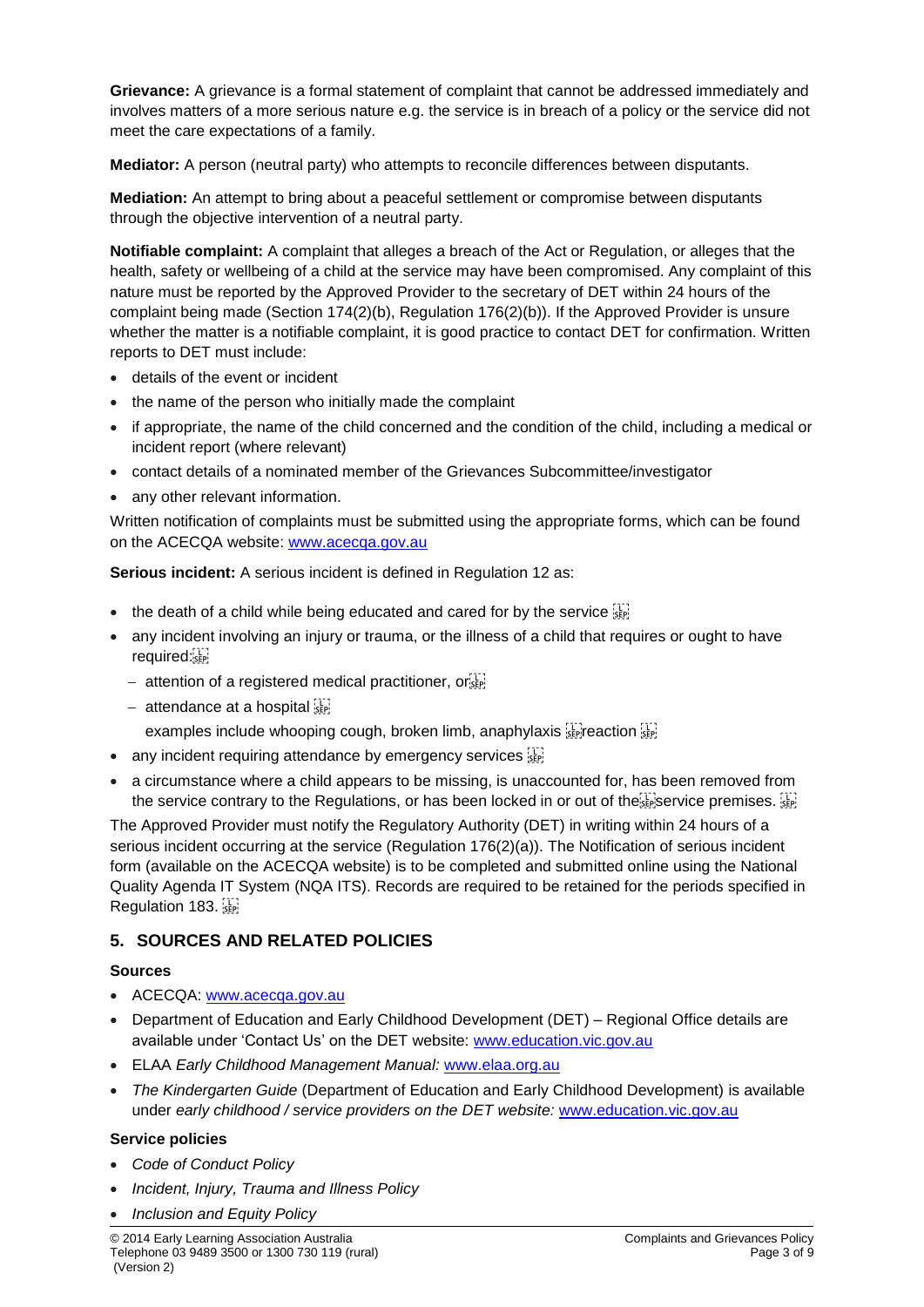- *Interactions with Children Policy*
- *Privacy and Confidentiality Policy*
- *Staffing Policy*

# **PROCEDURES**

## **The Approved Provider is responsible for:**

- being familiar with the *Education and Care Services National Law Act 2010* and the *Education and Care Services National Regulations 2011*, service policies and constitution, and complaints and grievances policy and procedures
- identifying, preventing and addressing potential concerns before they become formal complaints/grievances
- ensuring that the name and telephone number of the Responsible Person (refer to *Staffing Policy*) to whom complaints and grievances may be addressed are displayed prominently at the main entrance of the service (Regulation173(2)b))
- ensuring that the address and telephone number of the Authorised Officer at the DET regional office are displayed prominently at the main entrance of the service (Regulation 173(2)(e))
- advising parents/guardians and any other new members of Summerhill Park Kindergarten of the complaints and grievances policy and procedures upon enrolment
- ensuring that this policy is available for inspection at the service at all times (Regulation 171)
- being aware of, and committed to, the principles of communicating and sharing information with service employees, members and volunteers
- responding to all complaints and grievances in the most appropriate manner and at the earliest opportunity
- treating all complainants fairly and equitably
- providing a *Complaints and Grievances Register* (refer to *Definitions*) and ensuring that staff record complaints and grievances along with outcomes
- complying with the service's *Privacy and Confidentiality Policy* and maintaining confidentiality at all times (Regulations 181, 183)
- establishing a Grievances Subcommittee or appointing an investigator to investigate and resolve grievances (refer to Attachment 1 – Sample terms of reference for a Grievances Subcommittee/investigator). Summerhill Park Kindergarten has elected to form a Grievances Subcomittee, which meets on an as needs basis.
- referring notifiable complaints (refer to *Definitions*), grievances (refer to *Definitions*) or complaints that are unable to be resolved appropriately and in a timely manner to the Grievances **Subcommittee**
- informing DET in writing within 24 hours of receiving a notifiable complaint (refer to *Definitions*) (Act 174(4), Regulation 176(2)(b))
- receiving recommendations from the Grievances Subcommittee and taking appropriate action.

## **The Nominated Supervisor, Certified Supervisors, educators and other staff are responsible for:**

- responding to and resolving issues as they arise where practicable
- maintaining professionalism and integrity at all times
- discussing minor complaints directly with the party involved as a first step towards resolution (the parties are encouraged to discuss the matter professionally and openly work together to achieve a desired outcome)
- informing complainants of the service's *Complaints and Grievances Policy*
- recording all complaints and grievances in the *Complaints and Grievances Register* (refer to *Definitions*)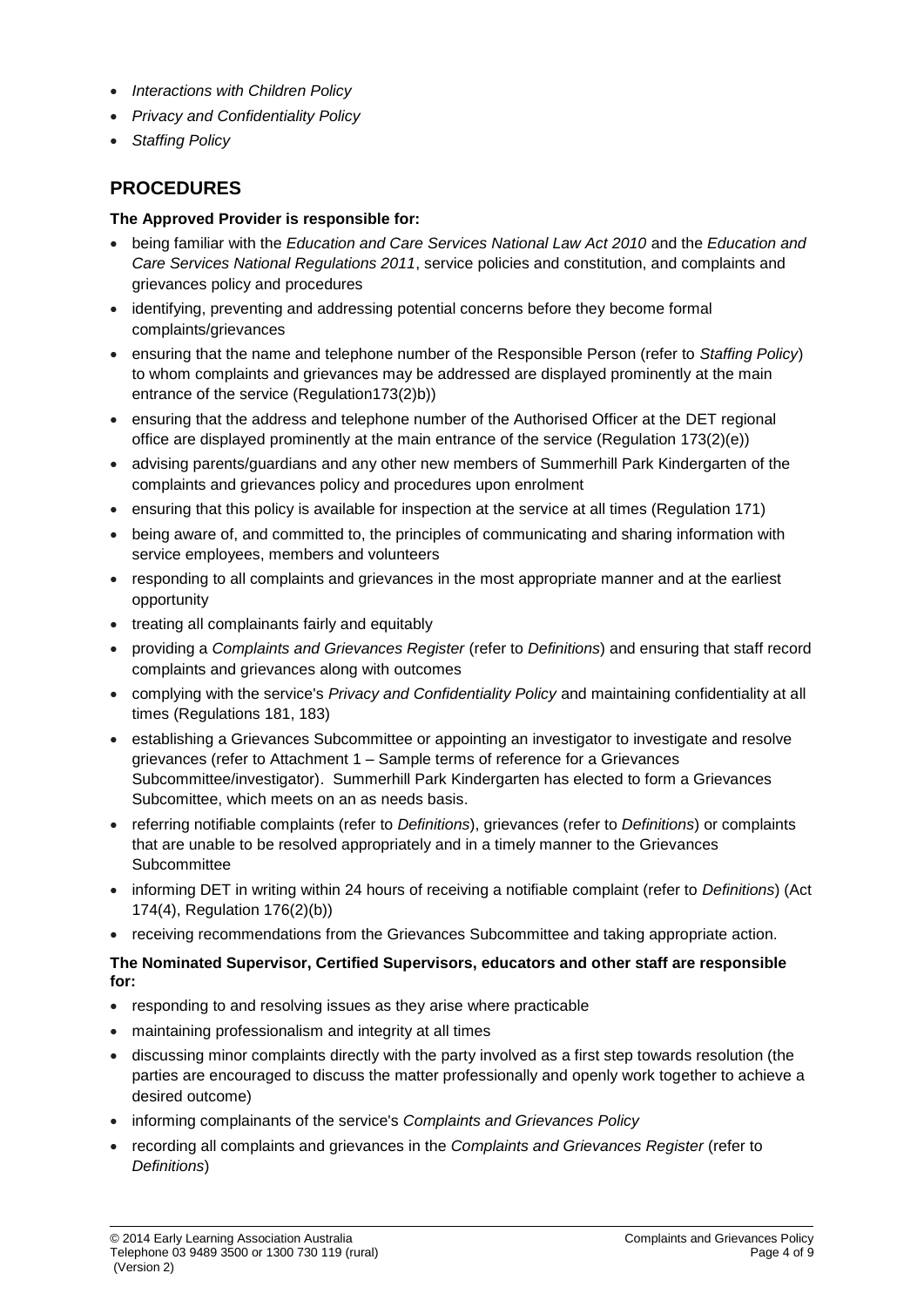- notifying the Approved Provider if the complaint escalates and becomes a grievance (refer to *Definitions*), is a notifiable complaint (refer to *Definitions*) or is unable to be resolved appropriately in a timely manner
- providing information as requested by the Approved Provider e.g. written reports relating to the grievance
- complying with the service's *Privacy and Confidentiality Policy* and maintaining confidentiality at all times (Regulations 181, 183)
- working co-operatively with the Approved Provider and DET in any investigations related to grievances about Summerhill Park Kindergarten, it's programs or staff.

#### **Parents/guardians are responsible for:**

- raising a complaint directly with the person involved, in an attempt to resolve the matter without recourse to the complaints and grievances procedures
- communicating (preferably in writing) any concerns relating to the management or operation of the service as soon as is practicable
- raising any unresolved issues or serious concerns directly with the Approved Provider, via the Nominated Supervisor/educator or through the Grievances Subcommittee
- maintaining complete confidentiality at all times
- co-operating with requests to meet with the Grievances Subcommittee and/or provide relevant information when requested in relation to complaints and grievances.

#### **Volunteers and students, while at the service, are responsible for following this policy and its procedures.**

# **EVALUATION**

In order to assess whether the values and purposes of the policy have been achieved, the Approved Provider will:

- regularly seek feedback from everyone affected by the policy regarding its effectiveness
- monitor complaints and grievances as recorded in the *Complaints and Grievances Register* to assess whether satisfactory resolutions have been achieved
- review the effectiveness of the policy and procedures to ensure that all complaints have been dealt with in a fair and timely manner
- keep the policy up to date with current legislation, research, policy and best practice
- revise the policy and procedures as part of the service's policy review cycle, or as required
- notify parents/guardians at least 14 days before making any changes to this policy or its procedures.

# **ATTACHMENTS**

- Attachment 1: Sample terms of reference for a Grievances Subcommittee
- Attachment 2: Dealing with complaints and grievances

# **AUTHORISATION**

This policy was adopted by the Approved Provider of Summerhill Park Kindergarten on 17th June 2019.

# **REVIEW DATE:** APRIL 2021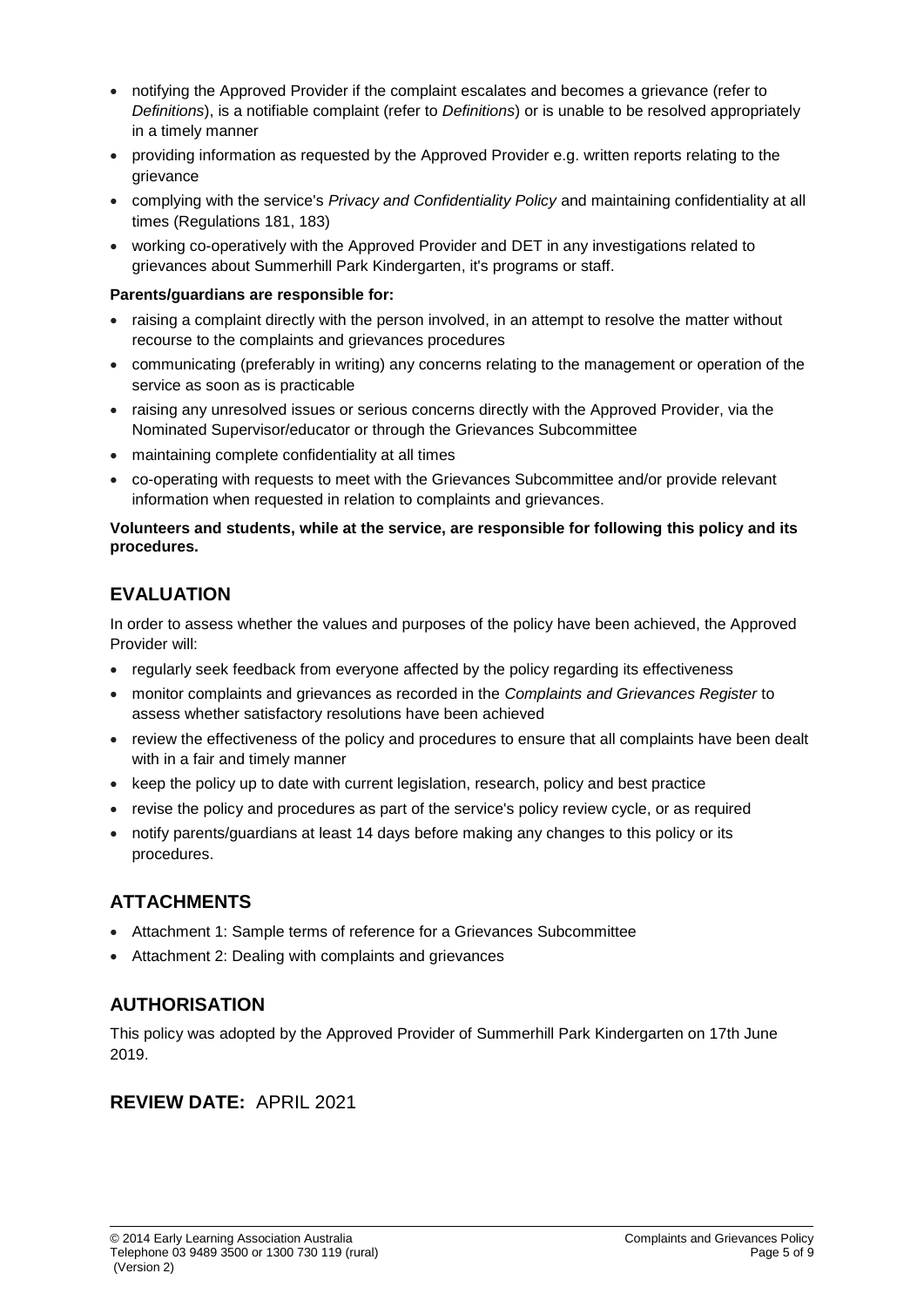# **DOCUMENT HISTORY**

| Version       | <b>Date</b> | <b>By</b>                             | <b>Reason for change</b>                                                                                                                                                                        |
|---------------|-------------|---------------------------------------|-------------------------------------------------------------------------------------------------------------------------------------------------------------------------------------------------|
| 0.1           | 2014        | ELAA                                  | Initial Draft - ELAA template 2014                                                                                                                                                              |
| 0.1           | 16/6/2015   | 2015<br>Treasurer<br>(L Kelly)        | Review and endorsement by CoM                                                                                                                                                                   |
| 1.0           | 25/8/2015   | 2015 Vice<br>President<br>(H Whittle) | - Addition of documentation control and history<br>tables.<br>- Revision of 2015 ELAA definition of 'Serious<br>Incident'<br>- Change all DEECD references to DET<br><b>First Final Version</b> |
| 1.1           | 13/04/2019  | Mira Haldun<br>(consultant)           | - Removed Standard 7.3 and associated element<br>in line with NQS changes.<br>- Removed "sample" from Attachment 1 title<br>- Rectified minor formatting issues                                 |
| $\mathcal{P}$ | 17/06/19    | 2019<br>President<br>$(I.$ Griffith)  | Review and endorsement by CoM                                                                                                                                                                   |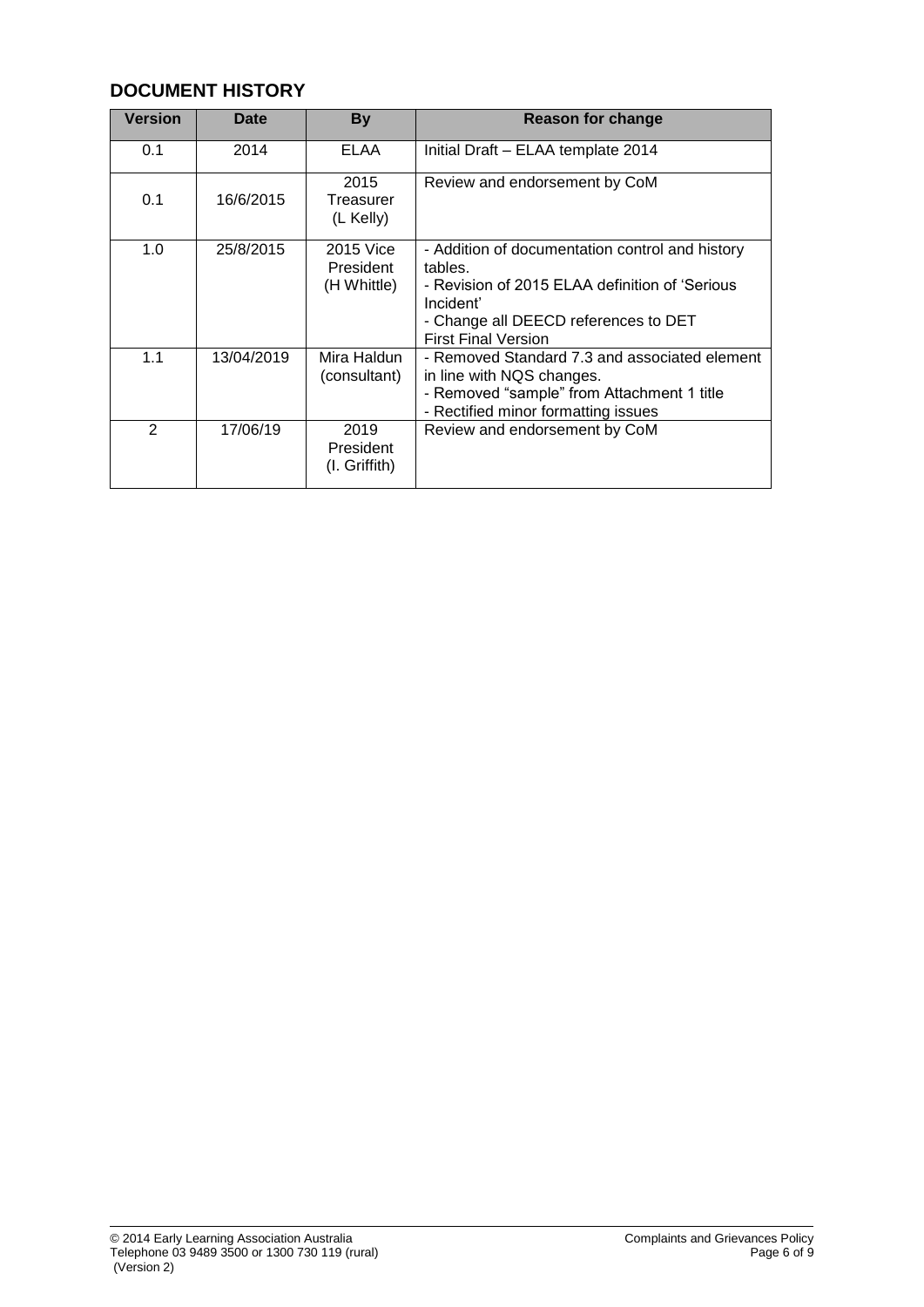# **ATTACHMENT 1 Terms of reference for a Grievances Subcommittee**

#### DATE ESTABLISHED: 19 May 2015

#### **PURPOSE**

• A Grievances Subcommittee has been established by the Approved Provider of Summerhill Park Kindergarten to investigate and resolve grievances lodged with Summerhill Park Kindergarten.

#### **MEMBERSHIP**

President, one other member of the Executive Sub-Committee, Lead Educator, and Relevant Group Representatives have all been nominated by the Approved Provider to form the Grievances Subcommittee. Note that membership must include a minimum of one Responsible Person (refer to *Definitions*).

#### **TIME PERIOD NOMINATED**

The Grievances Subcommittee shall be appointed until the review of this policy is scheduled, being 19 May 2018.

#### **MEETING REQUIREMENTS**

The subcommittee convenor is responsible for organising meetings as soon as is practicable after receiving a complaint or grievance.

## **DECISION-MAKING AUTHORITY**

The subcommittee is required to fulfil only those tasks and functions as outlined in these terms of reference.

The Approved Provider may decide to alter the decision-making authority of the subcommittee at any time.

## **BUDGET ALLOCATION**

All expenditure to be incurred by the subcommittee must be approved by the Approved Provider. A request in writing must be submitted by the subcommittee.

## **REPORTING REQUIREMENTS OF THE COMMITTEE**

- The subcommittee is required to keep minutes of all meetings held. These are to be kept in a secure file.
- The convenor is required to present a written report to the Approved Provider about the grievance, ensuring that privacy and confidentiality are maintained according to the service's *Privacy and Confidentiality Policy*.

## **TASKS AND FUNCTIONS OF THE GRIEVANCES SUBCOMMITTEE**

- Responding to complaints in a timely manner
- Investigating all complaints received in a discreet and responsible manner
- Implementing the procedures outlined in Attachment 2 Dealing with complaints and grievances
- Acting fairly and equitably, and maintaining confidentiality at all times
- Informing the Approved Provider if a complaint is assessed as notifiable
- Keeping the Approved Provider informed about complaints that have been received and the outcomes of investigations
- Providing the Approved Provider with recommendations for action
- Ensuring decisions are based on the evidence that has been gathered
- Reviewing the terms of reference of the Grievances Subcommittee at commencement and on completion of their term. Suggestions for alterations are to be presented to and approved by the Approved Provider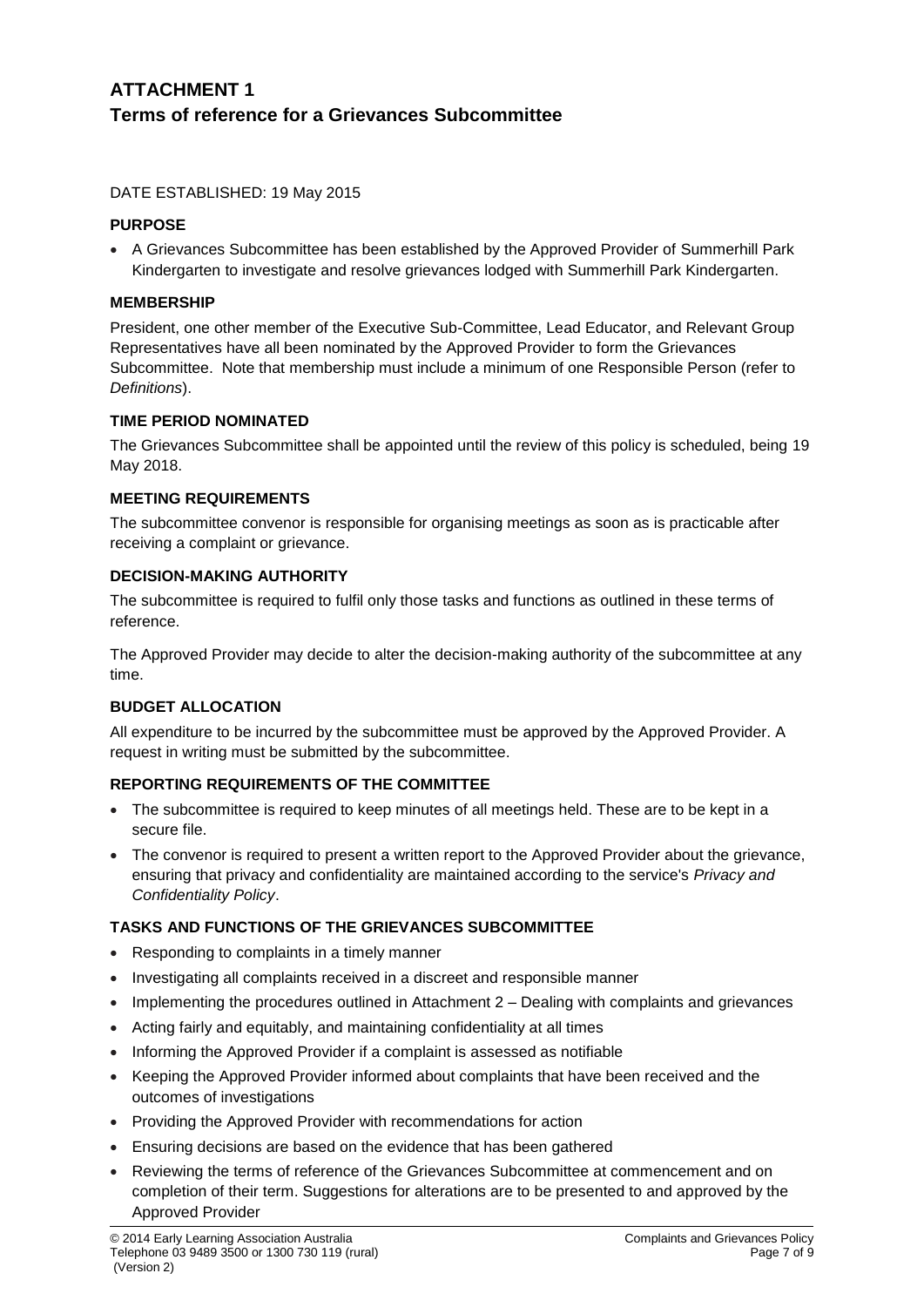# **ATTACHMENT 2 Dealing with complaints and grievances**

# **DEALING WITH A COMPLAINT**

When a complaint is received, the person to whom the complaint is addressed will:

- inform the complainant of the service's *Complaints and Grievances Policy*
- encourage the complainant to resolve the complaint with the person directly, or to submit their complaint in writing
- enter the complaint in the *Complaints and Grievances Register* (refer to *Definitions*) together with the outcome and advise the Grievances Subcommittee
- comply with the service's *Privacy and Confidentiality Policy* with regard to all meetings/discussions in relation to a complaint
- inform the Approved Provider if the complaint escalates and becomes a grievance (refer to *Definitions*), a notifiable complaint (refer to *Definitions*) or is unable to be resolved appropriately in a timely manner.

# **DEALING WITH A GRIEVANCE**

When a formal complaint or grievance is lodged with the service:

- the staff member, Group Representative or Committee of Management member receiving the formal complaint or grievance will record all relevant details regarding the grievance in the *Complaints and Grievances Register* (refer to *Definitions*) and immediately inform the Approved Provider
- the Approved Provider must inform the service's Grievances Subcommittee, or appoint an investigator(s) to investigate the grievance
- the Grievances Subcommittee/investigator will assess the grievance to determine if it is a notifiable grievance (refer to *Definitions*)
- if the grievance is notifiable, the Approved Provider will be responsible for notifying DET. This must be in writing within 24 hours of receiving the complaint (Regulation 176(2)(b))
- the written report to DET needs to be submitted using the appropriate forms from ACECQA and will include:
	- − details of the event or incident
	- − the name of the person who initially made the complaint
	- − if appropriate, the name of the child concerned and the condition of the child, including a medical or incident report (where relevant)
	- − contact details of a nominated member of the Grievances Subcommittee/investigator
	- − any other relevant information
- if the Approved Provider is unsure if the complaint is a notifiable complaint, it is good practice to contact DET for confirmation.

## **GRIEVANCES SUBCOMMITTEE/INVESTIGATOR RESPONSIBILITIES AND PROCEDURES**

In the event of a grievance being lodged, the Grievances Subcommittee/investigator will:

- convene as soon as possible to deal with the grievance in a timely manner
- disclose any conflict of interest relating to any member of the subcommittee/panel of investigators. Such members must stand aside from the investigation and subsequent processes
- consider the nature and the details of the grievance
- identify which service policies (if any) the grievance involves
- inform the Approved Provider if their involvement is required under any other service policies